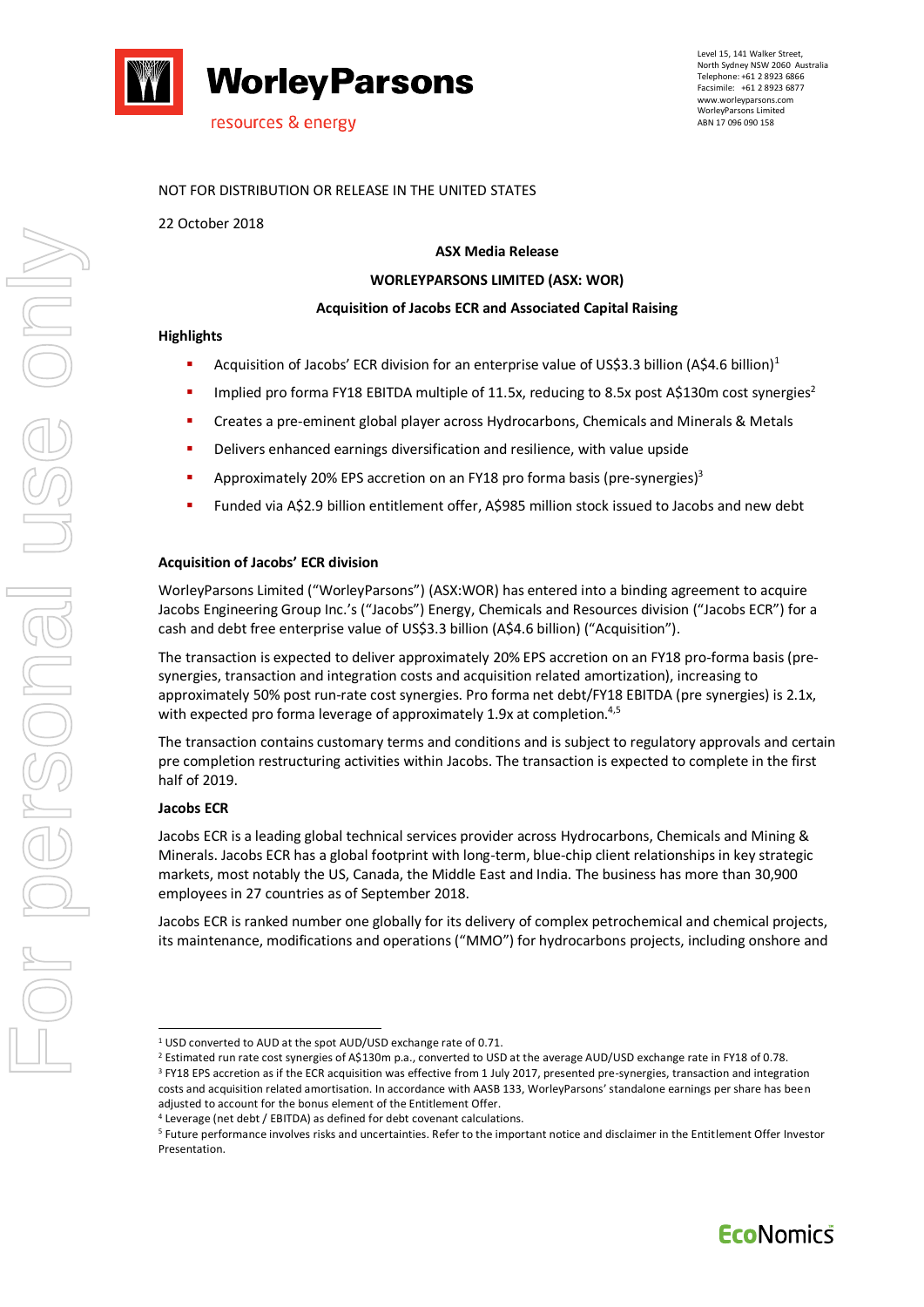

resources & energy

offshore production facilities and integrated project delivery, construction and technical services. It is ranked number two for its work in the refining industry.<sup>6</sup>

Jacobs ECR had aggregated revenue<sup>7</sup> and pro forma EBITDA of US\$3.4 billion and US\$286 million respectively in FY18.

## **Acquisition delivers WorleyParsons' strategic priorities**

In combining two complementary organizations, WorleyParsons will:

- Create a pre-eminent global provider of professional project and asset services in resources and energy;
- **·** Provide global sector leadership across Hydrocarbons, Chemicals and Minerals & Metals;
- Deliver enhanced earnings diversification and resilience, including greater exposure to more stable customer operational expenditure revenues; and
- Bring significant value upside through cost and revenue synergies.

WorleyParsons expects run rate cost synergies of approximately A\$130 million p.a., which are expected to be achieved within two years. One off cost synergy implementation costs are estimated to be approximately A\$160 million. It is also anticipated that further benefits will be achieved from optimization and revenue synergies. Optimization will be facilitated via a step change in low-cost delivery capability through increasing Indian Global Integrated Delivery ("GID") capacity by approximately 3,000 staff.

WorleyParsons CEO Andrew Wood said: "The acquisition of Jacobs ECR is important for our customers, shareholders and employees. We are excited to combine Jacobs ECR's world-class capabilities with our global platform to create a leader across our key focus sectors, with greater earnings diversification and resilience."

"The transaction will bring complementary capabilities in key business lines, including a best-in-class onshore and downstream MMO capability, allowing customers to benefit from an expanded integrated solutions offering. Shareholders will have exposure to material EPS accretion, a strong long-term growth outlook and a conservatively leveraged balance sheet, while our employees will have increased opportunity for development as part of the leading global project delivery provider in our sectors."

### **Funding**

The Acquisition will be funded through an underwritten accelerated non-renounceable Entitlement Offer of A\$2.9 billion, the issuance of A\$985 million in WorleyParsons stock to Jacobs and additional debt of A\$895 million.

The stock issuance to Jacobs will be at a price of A\$16.92 per share, which is equal to the theoretical ex rights price ("TERP").<sup>8</sup> Jacobs will own approximately 11% of the enlarged WorleyParsons post transaction and these shares will be held in escrow until the later of 6 months post completion and 31 August 2019. The additional debt will be funded via a bridge loan and will be replaced with longer term debt financing from banks and/or capital markets.

<sup>1</sup> <sup>6</sup> Global rankings based on ENR 2017 Top 500 Design firms sourcebook.

<sup>7</sup> Aggregated revenue – calculated as pro forma revenue net of any pass-through revenues.

<sup>8</sup> The theoretical ex-rights price ("TERP") is the theoretical price at which WorleyParsons shares should trade at immediately after the ex-date for the Entitlement Offer. The TERP is a theoretical calculation only and the actual price at which WorleyParsons shares trade immediately after the ex-date for the Entitlement Offer will depend on many factors and may not equal the TERP. TERP is calculated by reference to WorleyParsons' closing price of \$17.84 on 19 October 2018.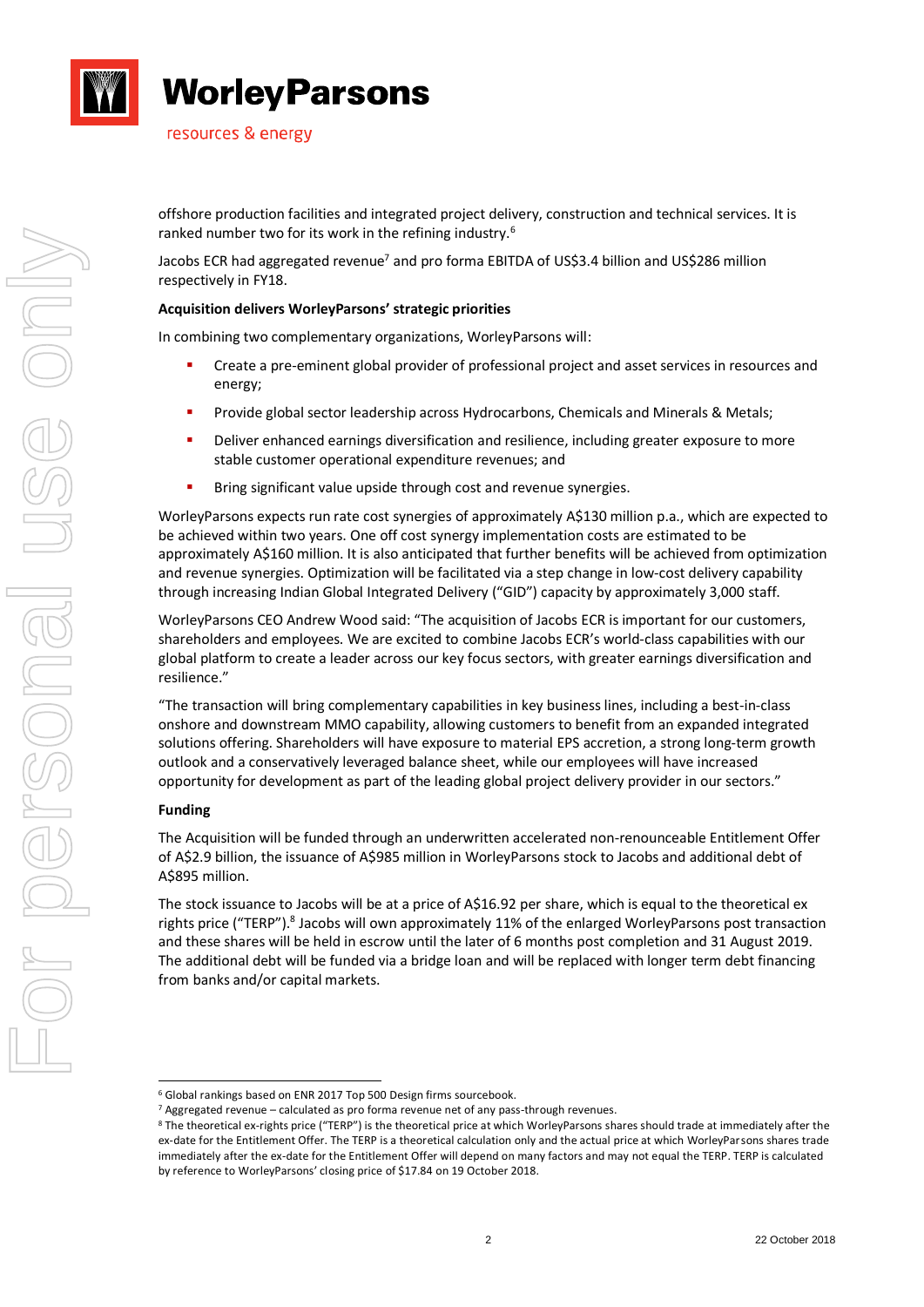

resources & energy

WorleyParsons will retain an appropriate capital structure post transaction, with expected leverage of approximately 1.9x at completion.<sup>9,10</sup>

Under the Entitlement Offer, eligible shareholders are invited to subscribe for 1 new WorleyParsons share ("New Shares") for every 1.47 existing WorleyParsons shares ("Entitlement") held at 7pm (AEDT) on Wednesday, 24 October 2018 ("Record date").

All shares offered under the Entitlement Offer will be issued at a price of \$15.56 per New Share, which represents a:

- 12.8% discount to the last close price of \$17.84 on Friday, 19 October 2018
- 8.0% discount to TERP of \$16.92

Approximately 187 million new WorleyParsons shares will be issued under the Entitlement Offer. Each New Share issued under the Entitlement Offer will rank equally with existing WorleyParsons shares on issue. WorleyParsons will, upon issue of the New Shares under the Entitlement Offer, seek quotation of the New Shares on the ASX.

John Grill, Chairman of WorleyParsons, has committed to participate in the Entitlement Offer for A\$100 million of his entitlements.

Dar Al-Handasah Consultants Shair and Partners Holdings ("Dar Group") is supportive of the transaction and intends to participate in the Entitlement Offer. Dar Group has committed to take up approximately A\$170 million of its entitlements through the Institutional Entitlement Offer. In relation to its remaining c.A\$490 million interest, Dar Group intends to participate in the Retail Entitlement Offer for a further amount which may be up to the full amount of its remaining interest.

The other Directors who are eligible have each confirmed their intention to participate in the raising.

### **Offer timetable**

1

A timetable of key dates in relation to the Entitlement Offer is set out below. The timetable is indicative only and dates and times are subject to change without notice. All dates and times refer to AEDT.

| <b>Event</b>                                                                       | <b>Date</b>                       |
|------------------------------------------------------------------------------------|-----------------------------------|
| Trading halt and announcement of accelerated non-renounceable<br>entitlement offer | Monday, 22 October 2018           |
| Institutional Entitlement Offer opens                                              | Monday, 22 October 2018           |
| Institutional Entitlement Offer closes                                             | Tuesday, 23 October 2018          |
| Announcement of results of Institutional Entitlement Offer                         | Wednesday, 24 October 2018        |
| Shares recommence trading                                                          | Wednesday, 24 October 2018        |
| Entitlement Offer record date                                                      | 7:00pm Wednesday, 24 October 2018 |
| Retail offer booklet despatched to Eligible Retail Shareholders                    | Monday, 29 October 2018           |

<sup>9</sup> Leverage (net debt / EBITDA) as defined for debt covenant calculations.

<sup>&</sup>lt;sup>10</sup> Future performance involves risks and uncertainties. Refer to the important notice and disclaimer in the Entitlement Offer Investor Presentation.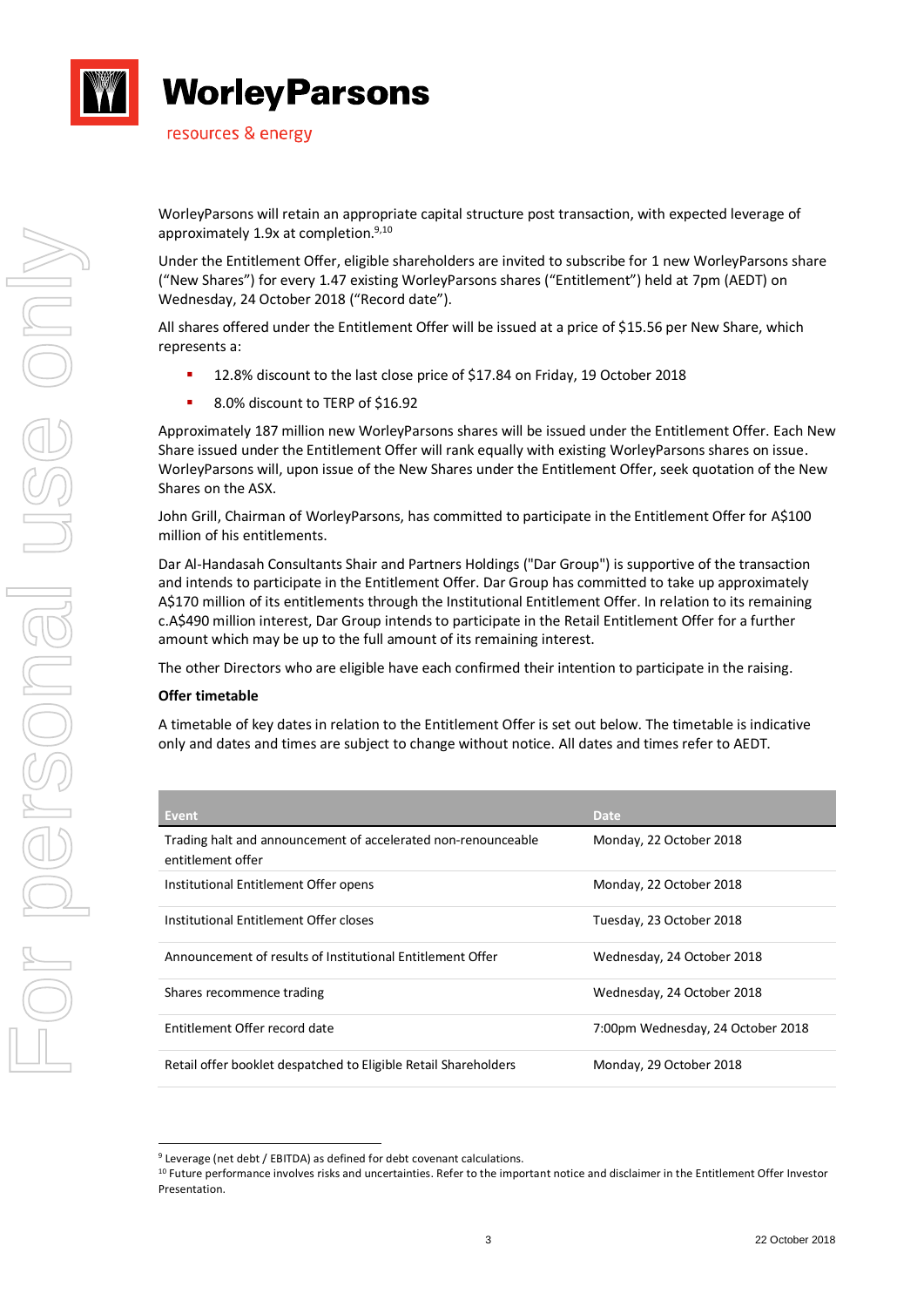

| <b>Event</b>                                                                                 | <b>Date</b>                                                        |
|----------------------------------------------------------------------------------------------|--------------------------------------------------------------------|
| Retail Entitlement Offer opens                                                               | Monday, 29 October 2018                                            |
| Settlement of New Shares issued under the Institutional Entitlement<br>Offer                 | Tuesday, 30 October 2018                                           |
| Issue and commencement of trading of New Shares under the<br>Institutional Entitlement Offer | Wednesday, 31 October 2018                                         |
| Retail Entitlement Offer closes                                                              | 5pm Wednesday, 7 November 2018                                     |
| Announcement of results of Retail Entitlement Offer                                          | Monday, 12 November 2018                                           |
| Settlement of New Shares issued under the Retail Entitlement Offer                           | Wednesday, 14 November 2018                                        |
| Issue of New Shares under the Retail Entitlement Offer                                       | Thursday, 15 November 2018                                         |
| Commencement of trading of New Shares issued under the Retail<br><b>Entitlement Offer</b>    | Friday, 16 November 2018                                           |
| Holding statements sent to retail holders                                                    | Friday, 16 November 2018                                           |
| Estimated completion                                                                         | 4 to 6 months from announcement,<br>following regulatory approvals |

# **Group Outlook**

Driven by continued improvement in market conditions, our resources and energy customers are increasing early phase activity for the next cycle of investment. This is reflected in the recent level of contract awards and our growing backlog. By maintaining our focus and growing our position in the resources and energy markets we expect to deliver improved earnings in FY2019.

Our focus on costs will continue so that operating leverage is delivered as the business grows. We expect to continue to improve our balance sheet metrics in FY2019.

FY2019 results will be impacted by the Jacobs ECR transaction, including holding equity proceeds until closing.

We expect this year's interim dividend per share to be not less than last year's interim dividend.

### **Further information**

Further details of the Acquisition and the Entitlement Offer are set out in the Investor Presentation also provided to the ASX today. The Investor Presentation contains important information including key risks and foreign selling restrictions with respect to the Entitlement Offer.

If you have any questions in relation to the Entitlement Offer, please contact the WorleyParsons Offer Information Line on 1300 113 257 (within Australia) or +61 3 9415 4067 (outside of Australia) between 8:30am and 5:00pm (AEDT) Monday to Friday. For other questions, you should consult your broker, solicitor, accountant, financial adviser, or other professional adviser.

UBS AG, Australia Branch is acting as sole financial adviser to WorleyParsons on the Acquisition and Joint Lead Manager with Macquarie Capital (Australia) Limited on the Entitlement Offer. Baker Botts is acting as Legal Adviser to WorleyParsons on the Acquisition, and Herbert Smith Freehills is acting as Issuers Counsel on the Entitlement Offer.